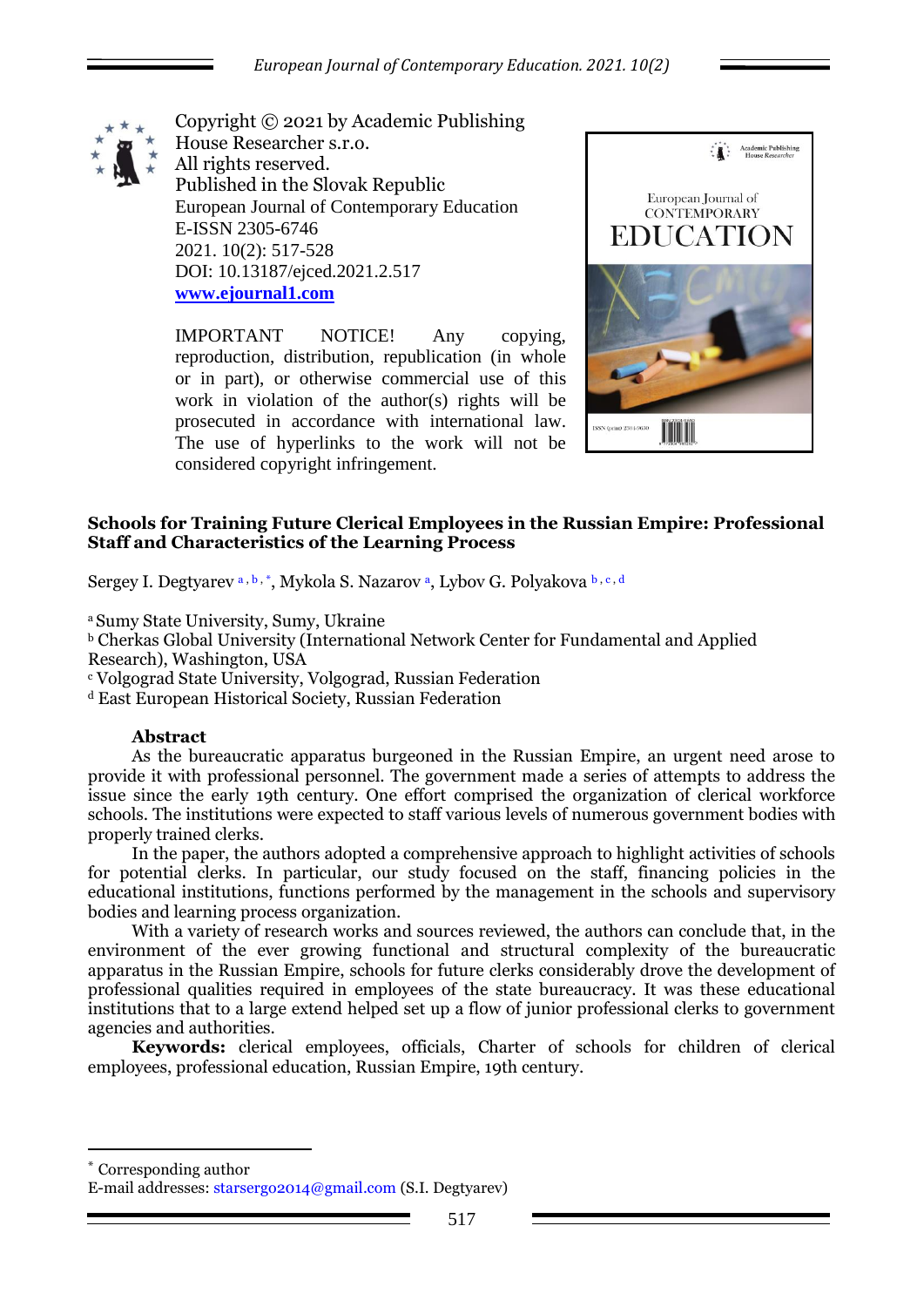### **1. Introduction**

The first half of the 19th century marked rapid progression of the bureaucratic apparatus in the Russian Empire. Its structure became more sophisticated as the bureaucratic machine evolved areas of subject matter expertise based on the functions performed. Government bodies rose dramatically in number and in variety, starting from the lowest departments up through to the highest authorities. Personnel for the bodies were in great demand at the time. It was often difficult to pick candidates for middle and top positions, but the government still managed to deal with the objective with relative success. Strengthening government bodies with "technical" personnel – junior officials that included clerical employees, scribes, copyists, archivists, filing clerks and others – was a far tougher challenge. Each authority needed a sufficiently large supply of such officials. However, the positions were not always easy to fill, even if there were those who wanted to occupy them, because applicants were expected to have good record keeping skills, be able to properly draw up various documents and have other competencies.

The relevance of the competencies was not that high almost over the entire 18th century. It was sufficient to be able to write, including in calligraphy. This also quenched the demand for some time after the administrative reforms in the last quarter of the 18th century. Technical aspects of matters controlled by specific government departments and increasingly elaborate bureaucratic functions sizably complicated the rules for drawing up and managing documents, and, as a result, proficiency requirements for officials holding clerical positions became tougher.

To provide numerous government bodies, authorities and agencies of various levels with properly trained clerical employees, the process of creating vocational educational institutions was initiated in the Russian Empire in the first half of the 19th century. The schools became a primary focus of this study.

#### **2. Materials and methods**

The paper's key source includes the legislative acts issued in the first half of the 19th century, which regulated the activity of the clerical schools under review. The documents were published in the second collection of the "Complete collection of laws of the Russian Empire" (PSZ-2). They were used to trace the evolution of the educational institutions and explore their operation, since the time they were established in 1828 to the middle of the 19th century.

The paper's methodological basis incorporates the principles of historicism and objectivity, which ensure an unbiased picture of events and phenomena of the past in their development and interrelation. We also used an anthropocentric perspective because our work had a close look at people that shared either a set of professional functions (teaching and management staff of the schools) or belonged to a specific socio-professional group (poor clerical employees and other officials, as well as their children). By employing the method of comparative analysis, we were able to identify common and distinguishing features in the way different educational institutions (clerical schools and uezd (district) schools) functioned in the period under review. The cliometric method enabled the work to leverage and analyze various quantitative data on the research topic.

The educational institutions under review were originally called Schools for Children of Clerical Employees. So, the name codified the category of individuals who were entitled to study at the schools. But over time, in addition to clerical employees, the government permitted other types of officials to send their children to the institutions. Nevertheless, the ultimate purpose of the schools was to train specialists who would have to take clerical positions in various government bodies and authorities. For this reason, our paper will use interchangeably terms "school for children of clerical employees", "school for clerical employees" and "school for future clerical employees".

#### **3. Discussion**

The history of education is a long established and one of the most popular areas of academic interest. A multitude of works examined the development of education in the Russian Empire in the 18th – early 20th century.

A number of scholars studied the education level of civil servants of the Russian Empire or educational institutions that provided training for future officials. The growth of the bureaucracy was closely intertwined with professionalization of bureaucratic personnel in the Russian Empire between the 18th and 19th centuries. The need for education was long linked with the opportunity to pursue a career in the public service. Hence, as researchers explored the operation of various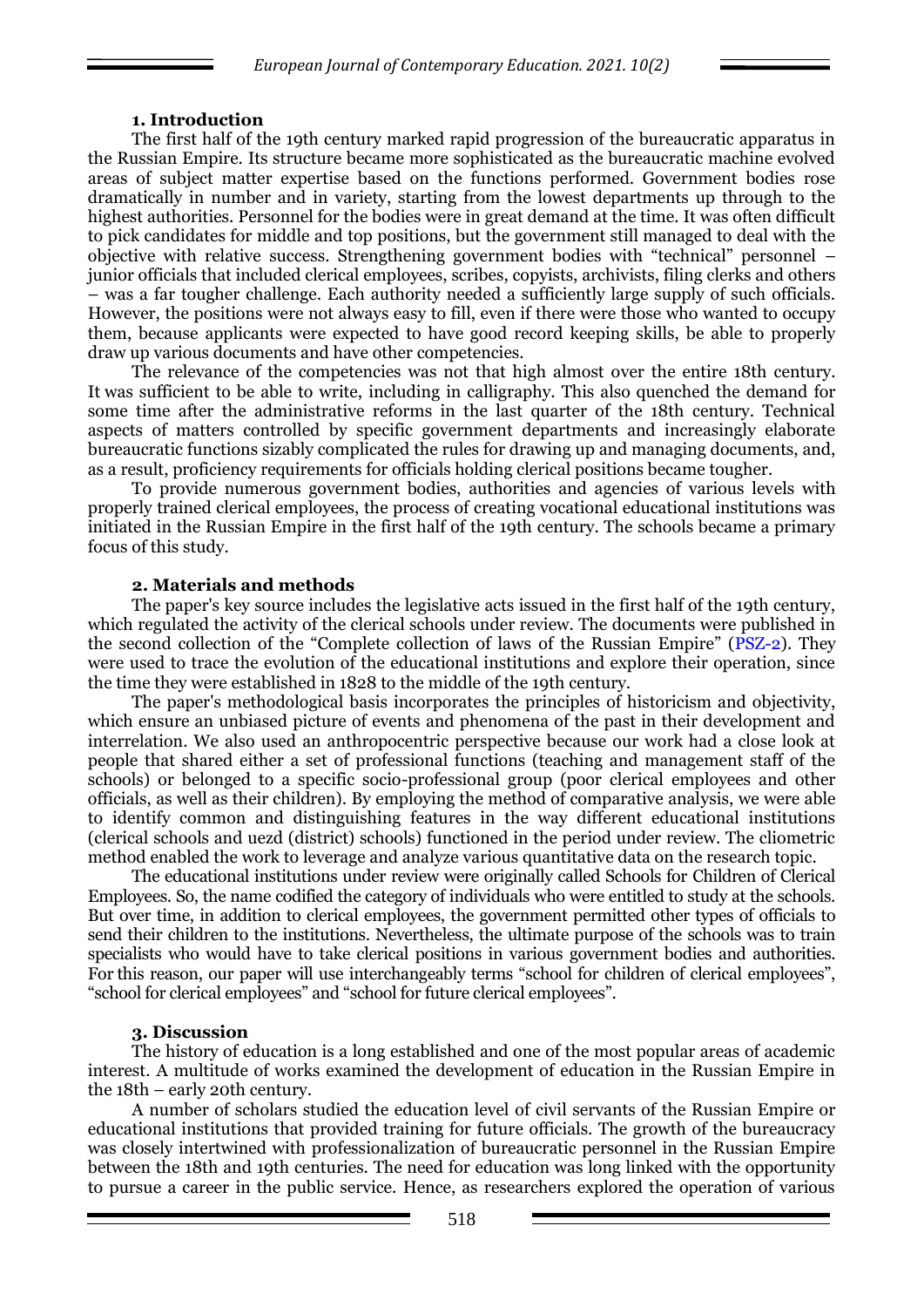government or educational institutions of the period, they, one way or another, touched on the aspects related to the influence of the education system on the training of future or existing officials. In the range of these studies, we, above all, should point out the works by Russian and Ukrainian scholars, such as M. Vladimirskiy-Budanov (Vladimirskiy-Budanov, 1874), D. Tolstoy (Tolstoy, 1883), Ya. Barshev (Barshev, 1876), O. Pivovarov (Pivovarov, 2001), O. Yehorova (Yehorova, 2004), V. Masliichuk (Masliichuk, 2009), Yu. Disson (Disson, 2008), N. Zakaluzhna (Zakaluzhna, 2009) and V. Slotin (Slotin, 2010). A number of researchers put the problem in the center of their studies (Bezrodnyiy, 1903; Degtyarev, 2011; Flynn, 1968). In one of our works, we analyzed a package of measures that the government of the Russian Empire initiated to set up the process of professional training for officials by opening appropriate educational institutions and providing a legal framework for the process regulation (Degtyarev, 2012). Later, we also concentrated on such topics as the role of education in the professional capabilities of civil officers and employees of the department of public education as a constituent part of the bureaucratic apparatus (Degtyarev, 2014: 102-190).

The research area is generally reviewed in a wide range of studies. Proceeding from this, a number of scholars even sought to systematize them in individual historiographic works (Lebid et al., 2020a; Lebid et al., 2020b).

Despite the attention to the subject, no dedicated studies have been aimed so far to supply an in-depth analysis of schools for future clerical employees, which were first launched in the Russian Empire in 1827-1828.

#### **4. Results**

On November 1 and 2, 1825, the cities of Yaroslavl and Poltava, respectively, arranged specialized departments to train clerical employees, namely scribes. Each of the departments received 50 students sent from the Poltava and Yaroslavl social welfare boards (*prikaz obshchestvennogo prizreniya*). The opening of these educational institutions was patronized by the military governor of Little Russian and civil governor of Yaroslavl. They later reported to the Minister of Internal Affairs (the title was held by V.S. Lanskoy at that time) that the institutions had already been properly equipped and were on and running. However, the Senate issued a corresponding edict based on the report only in May 1826, entitled "On opening Departments for students from Social Welfare Boards in the cities of Yaroslavl and Poltava to prepare scribes" (PSZ-2. T.I.  $N<sup>0</sup>346$ : 466). In fact, these were the first attempts to institute professional training of civil servants at the government level.

October 14, 1827, almost two years later, saw His Imperial Majesty's Edict "On the clerical employees of the civil affairs department" issued (PSZ-2. T.II.  $N<sup>0</sup>1469$ : 895-897). It was an essential legislative act that regulated various matters related to the category of employees. It institutionally recognized the need for professional training of applicants for clerical positions. The government realized that the positions would not look very attractive for the most of the nobility. Hence, the edict instructed the Senate to develop a plan to establish schools that would "educate the children of impecunious clerical employees in line with their destiny". When beginning their clerical service, applicants were required to "prove that not only can they read and write correctly, but know the fundamentals of grammar and arithmetic" (PSZ-2. T.II. №1469: 895, 896).

The edict, dated October 14, 1827, also demonstrates an aspiration by the government to make provisions to able to support schools in training clerical employees. All clerical officials on active duty were entitled to the so-called army ration. Moreover, officials working in provincial bodies and authorities, were also allocated cloth to have uniforms sewn. The same edict stipulated to convert surplus food and cloth, if any, into the support for the schools. The equivalent of the surplus stock price was transferred as sums of money to the social welfare boards in the governorates where the schools were to be launched (PSZ-2. T.II. №1469: 897).

Less than a year later (February 16, 1828), the emperor approved the "Charter of schools for children of clerical employees". The document completed the legal implementation of schools for children of clerical employees as a new type of educational institution.

These institutions were accountable to the main department of the Ministry of Internal Affairs, but the primary oversight over the learning process was a responsibility of the Ministry of Public Education. The schools had three grades, but the academic program lasted six years (two years in each grade).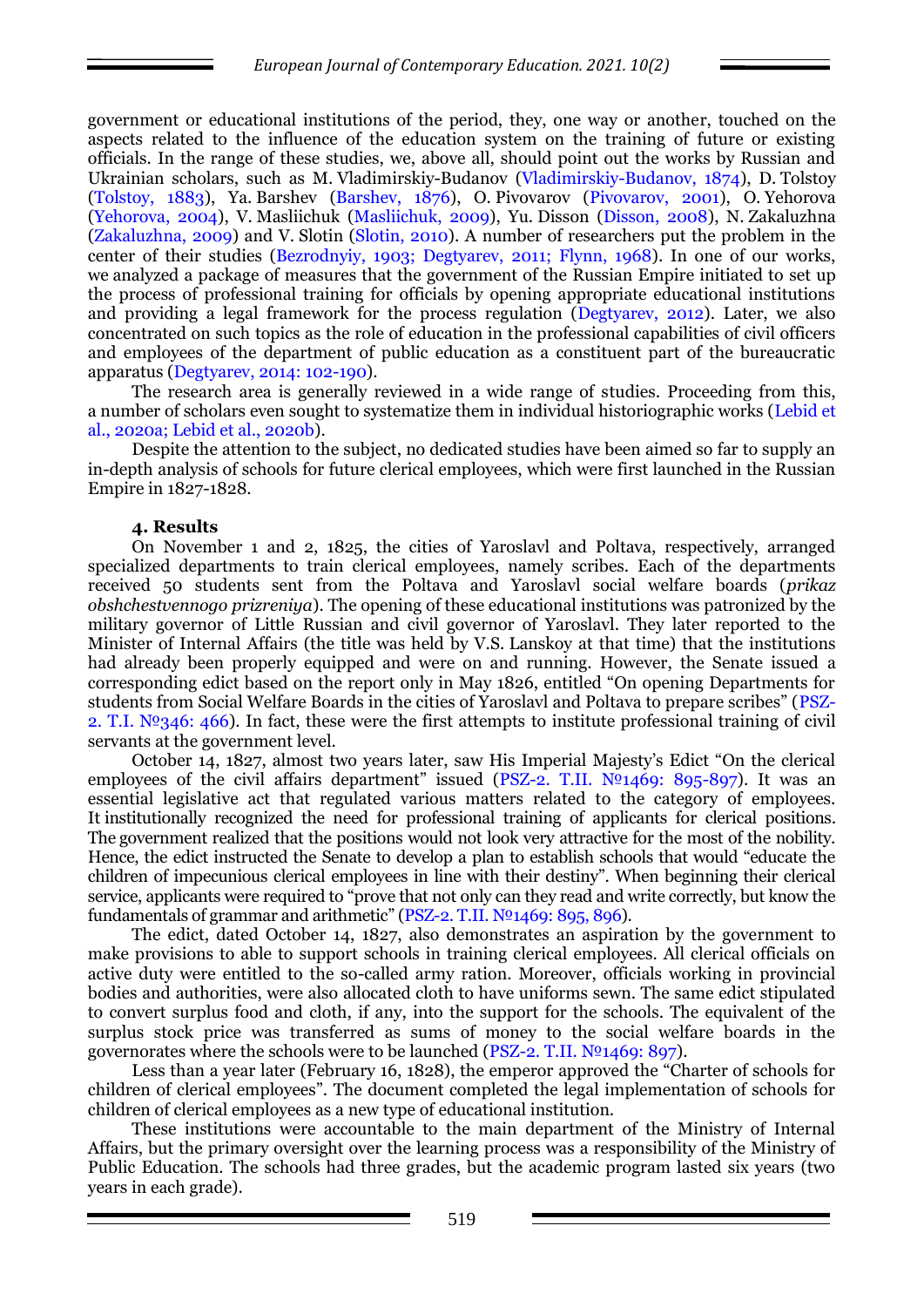Mention has already been made above that the state was in critical need for properly trained officials, including clerical employees, at the time. But the Charter clearly shows the effort of the document compiler to shape, in the first place, a positive image of the government that demonstrates paternal care for its subjects and only then advances state interests. The Charter of February 16, 1828, even accordingly formulated the goals of creating schools for children of clerks:

1. "Grant aid to indigent (poor) board clerical employees or their families in raising children".

2. "Provide these children with decent upbringing".

3. "Educate (train) individuals capable of holding clerical and general civil service positions" (PSZ-2. Т.III. №1814: 158).

At the local level, clerical schools were supposed to be run by and receive financing from social welfare boards.

At the time when the Charter of schools for clerical employees was approved, an educational institution of the type already functioned in the Ryazan governorate. The plan aimed to start 10 more such schools in different cities across the empire, such as Arkhangelsk, Astrakhan, Voronezh, Kishinev, Nizhny Novgorod, Oryol, Perm, Pskov, Kherson and Yaroslavl. The schools were meant to train personnel for clerical positions in 20 governorates and 2 oblasts of the Russian Empire.

From this point forward, schools for future clerks started emerging in other cities of the empire. As early as on February 18, 1828, a decision was made to establish such schools in St. Petersburg, Moscow, in the summer of 1830, a school was opened in Smolensk, and more (PSZ-2. Т.III. №1817: 174; Shperk, 1899: 54).

As soon as the foundation process for the clerical schools began, the issue of providing the educational institutions with premises was top of the agenda. The task of devising a solution was given to the Ministry of Internal Affairs. It was recommended to use buildings owned by social welfare boards or other unused public facilities (PSZ-2. T.III.  $N<sup>0</sup>1814$ : 159). Construction of new buildings was coordinated if authorities could not find premises for a school.

The Charter of schools for children of clerical employees was supplemented with a special schedule (*rospis*) that detailed the number of students the schools could enroll, the teaching and administrative staff, calculations of the funds required to maintain schools, their employees and students, etc. (PSZ-2. T.III. №1814: Prilozheniya: 64-77). Even quotas were introduced for each governorate and oblast on the number of children they could send to the institutions to take up studies (see Table 1).

| Clerical employee training schools | Permitted      | Governorates and oblasts which      |  |  |
|------------------------------------|----------------|-------------------------------------|--|--|
|                                    | of 1<br>number | were authorized to send children to |  |  |
|                                    | students       | the schools (number of students)    |  |  |
| Arkhangelsk school                 |                | Arkhangelsk G. (15)                 |  |  |
|                                    | 25             | Olonets G. (10)                     |  |  |
| Astrakhan school                   |                | Astrakhan G. (20)                   |  |  |
|                                    | 40             | Caucasus O. (20)                    |  |  |
| Voronezh school                    |                | Voronezh G. (10)                    |  |  |
|                                    | 60             | Saratov G. (10)                     |  |  |
|                                    |                | Sloboda Ukraine G. (10)             |  |  |
|                                    |                | Tambov G. $(30)$                    |  |  |
| Kishinev school                    | 20             | Bessarabia O. (20)                  |  |  |
| Nizhny Novgorod school             |                | Nizhny Novgorod G. (15)             |  |  |
|                                    | 60             | Penza $G. (20)$                     |  |  |
|                                    |                | Simbirsk G. (10)                    |  |  |
|                                    |                | Kazan G. $(15)$                     |  |  |
| Oryol school                       |                | Oryol G. (20)                       |  |  |
|                                    | 60             | Kaluga G. (10)                      |  |  |
|                                    |                | Tula G. (10)                        |  |  |
|                                    |                | Kursk G. (10)                       |  |  |

**Table 1.** Schools training clerical employees and number of students permitted in them as per the Charter of February 16, 1828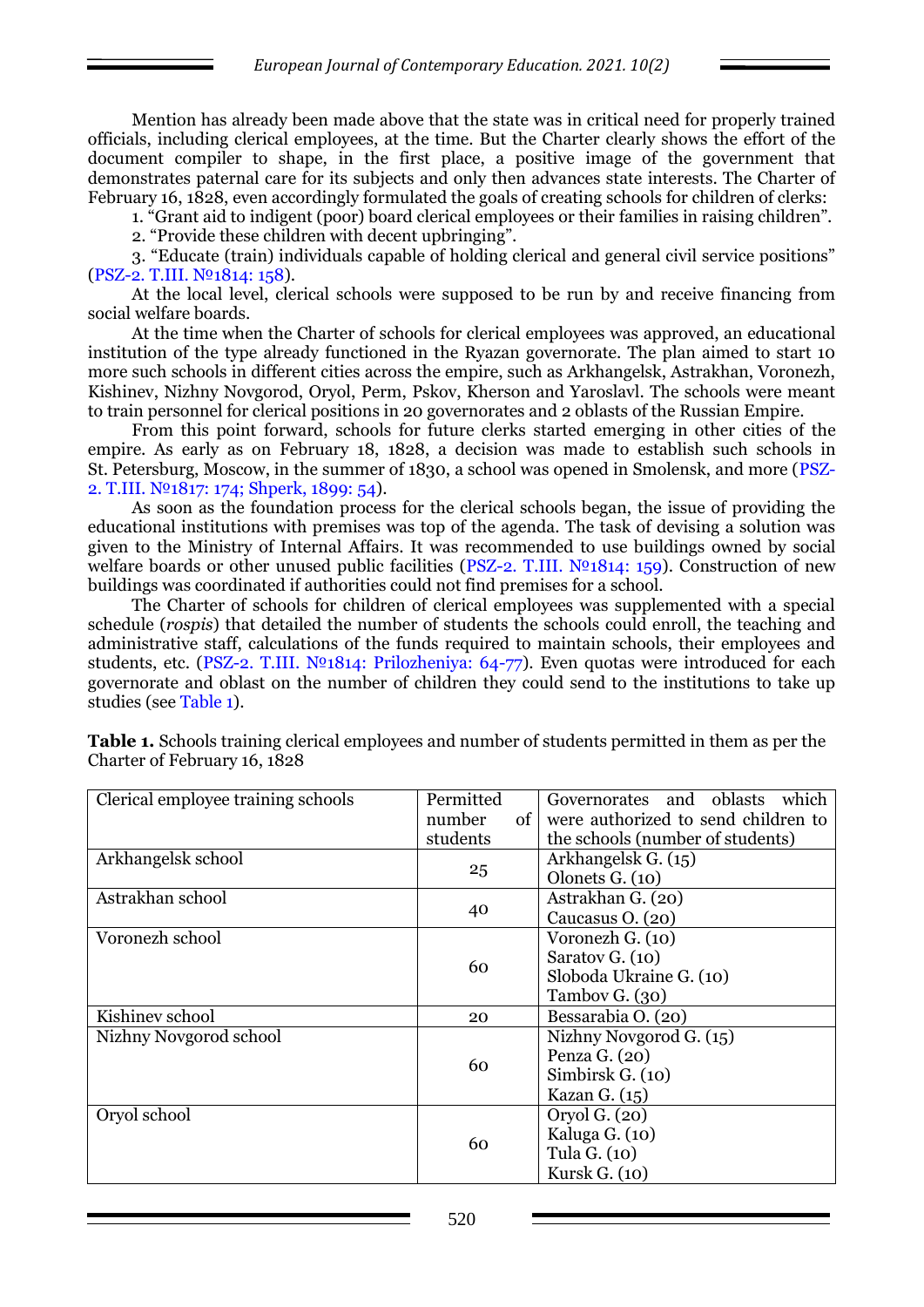|                  |    | Mogilev G. (10)       |
|------------------|----|-----------------------|
| Perm school      |    | Perm $G. (15)$        |
|                  |    | Vyatka G. $(15)$      |
|                  | 45 |                       |
|                  |    | Orenburg G. (15)      |
|                  |    |                       |
| Pskov school     |    | Pskov G. $(15)$       |
|                  |    | Novgorod G. $(15)$    |
|                  | 60 | Smolensk G. (10)      |
|                  |    | Tver G. $(10)$        |
|                  |    | Vitebsk G. (10)       |
| Kherson school   |    | Kherson G. (18)       |
|                  | 50 | Ekaterinoslav G. (18) |
|                  |    | Taurida G. (14)       |
| Yaroslavl school |    | Yaroslavl G. (14)     |
|                  |    | Vologda G. (12)       |
|                  | 50 | Kostroma G. (12)      |
|                  |    | Vladimir G. (12)      |

Overall, the 10 schools were allowed to have only 470 students, and the number was obviously insufficient and far from the desired figure to saturate the bureaucratic apparatus of the Russian Empire with clerical officials. But, we have already pointed out that similar educational institutions continued to open in other cities throughout the country in this and subsequent periods.

Note should also be taken of the fact that the entire spending for all educational and daily living needs of each student without exception was provided by the social welfare boards and through government subsidies (see Table 2).

**Table 2.** Number of students maintained through funding from Social Welfare Boards or government subsidies as per the Charter of February 16, 1828

| Clerical<br>employee<br>training schools | of<br>Total number<br>students | Students paid for by<br>social welfare boards | Students<br>paid<br>for<br>through government |
|------------------------------------------|--------------------------------|-----------------------------------------------|-----------------------------------------------|
|                                          |                                |                                               | subsidies                                     |
| Arkhangelsk school                       | 25                             | $\mathbf 0$                                   | 25                                            |
| Astrakhan school                         | 40                             | 18                                            | 22                                            |
| Voronezh school                          | 60                             | 40                                            | 20                                            |
| Kishinev school                          | 20                             | 20                                            | O                                             |
| Nizhny<br>Novgorod<br>school             | 60                             | 42                                            | 18                                            |
| Oryol school                             | 60                             | 40                                            | 20                                            |
| Perm school                              | 45                             | 22                                            | 23                                            |
| Pskov school                             | 60                             | 24                                            | 36                                            |
| Kherson school                           | 50                             | 30                                            | 20                                            |
| Yaroslavl school                         | 50                             | 27                                            | 23                                            |

A school's funding was also determined depending on how many students the facility was designed to have. For example, schools with a capacity for 30 students were funded at the rate of 350 rubles per student. Larger schools were financed at the rate of 300 rubles per student. The money allocated not only covered student maintenance, but also the salaries of school employees and running costs, including firewood for heating, candles for lighting, books, dishes, clothing for students, food and others. So, average spending for one school, based on its size, could vary from 9 to 16.5 thousand rubles per year. In the first year of operation, each institution additionally received 150 rubles for each student from the government.

Similarly, the staff of the schools for future clerical officials was estimated. For example, a school, intended for 30 students, was supposed to employ one supervisor (smotritel) and an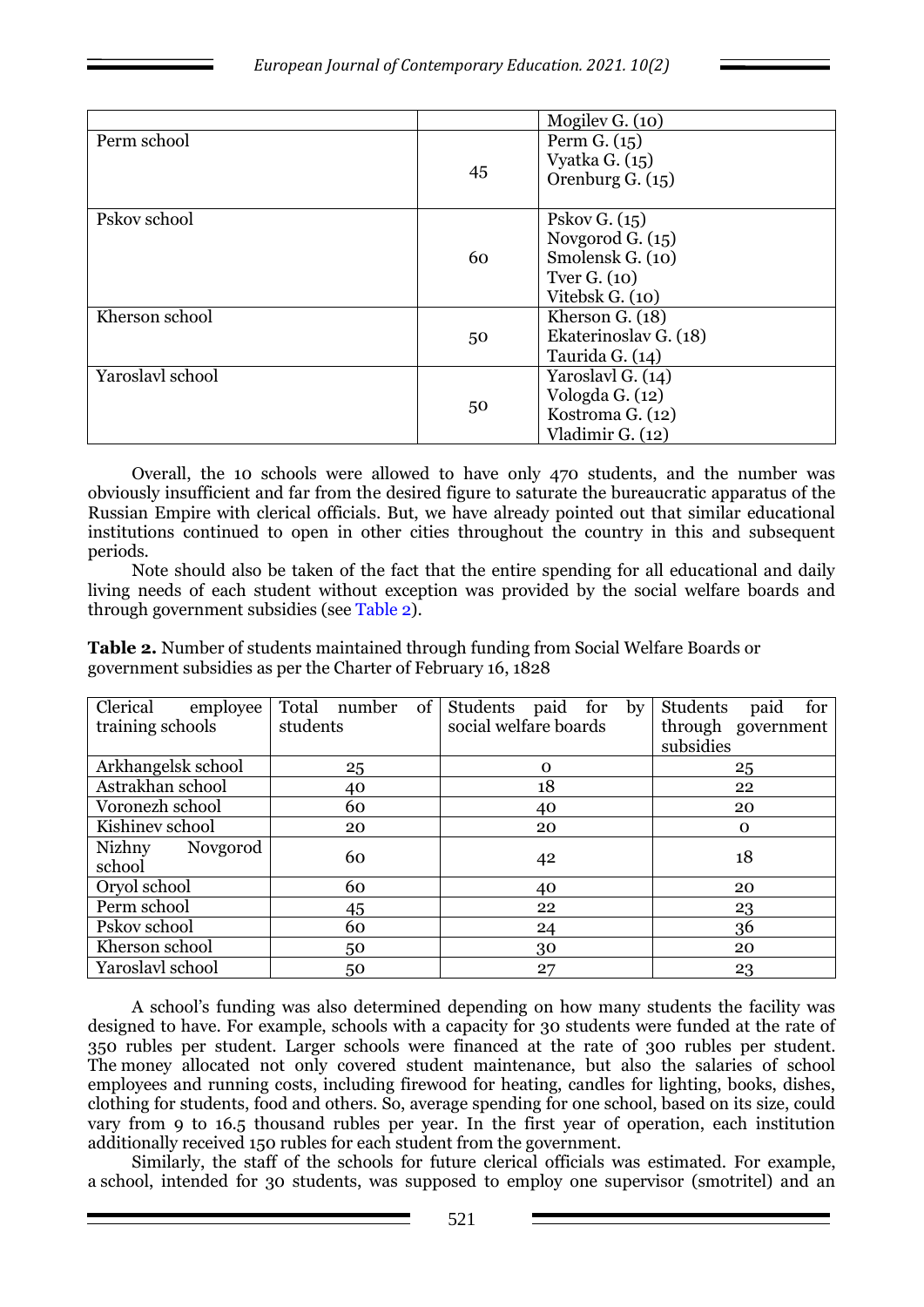assistant supervisor, paid 600 and 300 rubles per year, respectively. It should have four teachers on the staff in disciplines: 1) Law of God and Sacred History; 2) reading, spelling and grammar; 3) history and geography; 4) mathematics and drafting. Their salaries were subsidized in the amount of 2 thousand rubles per year (PSZ-2. Т.III. №1814: Prilozheniya: 64). In addition, the schools separately hired a scribe to handle paperwork, as well as three servants – a cook and two laundresses. Staff schedules in schools, which fitted more than 30 students, differed insignificantly. The supervisor had two assistants. The number of teachers here was the same as in the schools for 30 students, and the same 2 thousand rubles were annually allocated for their salaries. The service personnel were slightly more extensive and included six servants, two cooks and three laundresses (PSZ-2. Т.III. №1814: Prilozheniya: 70).

Instruction in clerical schools was supposed to be delivered by teachers from local gymnasiums and uezd schools. As for training in rules and procedures for handling documents or judicial practice, schools could invite retired or practicing officials.

School day-to-day operation was directly managed by supervisors. The general oversight of the institutions, however, was a responsibility of Boards of Trustees, formed specifically for the purpose. These boards were headed by civil governors and included provincial aristocracy leaders, governorate school directors and one member from the Social Welfare Boards. In some cases, other officials could be appointed to the Board of Trustees, if requested by the Ministry of Internal Affairs.

A Board of Trustees typically convened once a month. Meetings could be carried more often, as required. The Board watched over that the school ran its housekeeping processes in an orderly manner, monitored student performance, and made decisions to allocate funds as needed to maintain the school. A supervisor, his assistants, and teaching staff were hired or fired on the Board's discretion. The Board also decided on the admission or expulsion of students for academic failure or inappropriate behavior. In addition, the Boards of Trustees acted as an intermediary between clerical schools and the Ministry of Public Education in issues related to the educational process, which were not regulated by law.

A supervisor of a clerical school was obliged to comply with all the orders of the Board of Trustees. A supervisor's principal functions ranged from overseeing students' behavior and the school's housekeeping activities to ensuring that other school employees performed their duties as intended. He reported on all the matters directly to the chairman of the Board of Trustees (PSZ-2. Т.III. №1814: 161).

As for student eligibility for enrollment, schools for children of clerical employees, unlike other schools, had their own peculiar process. Admission was only granted to children of poor clerical employees of state bodies at the governorate or uezd level, provided that their parents did not belong to a taxed estate. In addition, children should be vaccinated against smallpox or have immunity to it (had been exposed to the virus in the past) and have no chronic or contagious diseases, as well as suffer no physical and mental deviations that "could interfere with duties in the position" (PSZ-2. Т.III. №1814: 162).

In October 1828, the Minister of Internal Affairs submitted a request to the Committee of Ministers to allow schools for children of clerical employees to "give custody to the children of estate representatives and secretaries in uezd courts and lower zemstvo courts in governorates where there was no nobility". The Committee rejected the request. The schools were specifically established for the children of indigent (poor) clerical employees and admitting children of other (often much more prosperous) officials there could brought about the need for major changes in the "Charter of schools for children of clerical employees" (PSZ-2. Т.III. №2416: 986).

Nevertheless, one year had not passed when the problem was resolved. In September 1829, schools for clerical children were permitted to admit boarders (PSZ-2. T.IV. №3131: 634-635). The status of a boarder could receive a child of any official or noble. At the same time, the children were not regarded as students prescribed for such schools by the mandatory staff plan – they were, as it were, supernumerary students. The rule did not allow them to qualify for a portion of the state funding allocated to the educational institution. The tuition fee for boarders was equal to the sum of the state support for full-time students. Upon admission, parents of boarders made a one-time contribution of 150 rubles and paid 300–350 rubles annually. This was the sum that the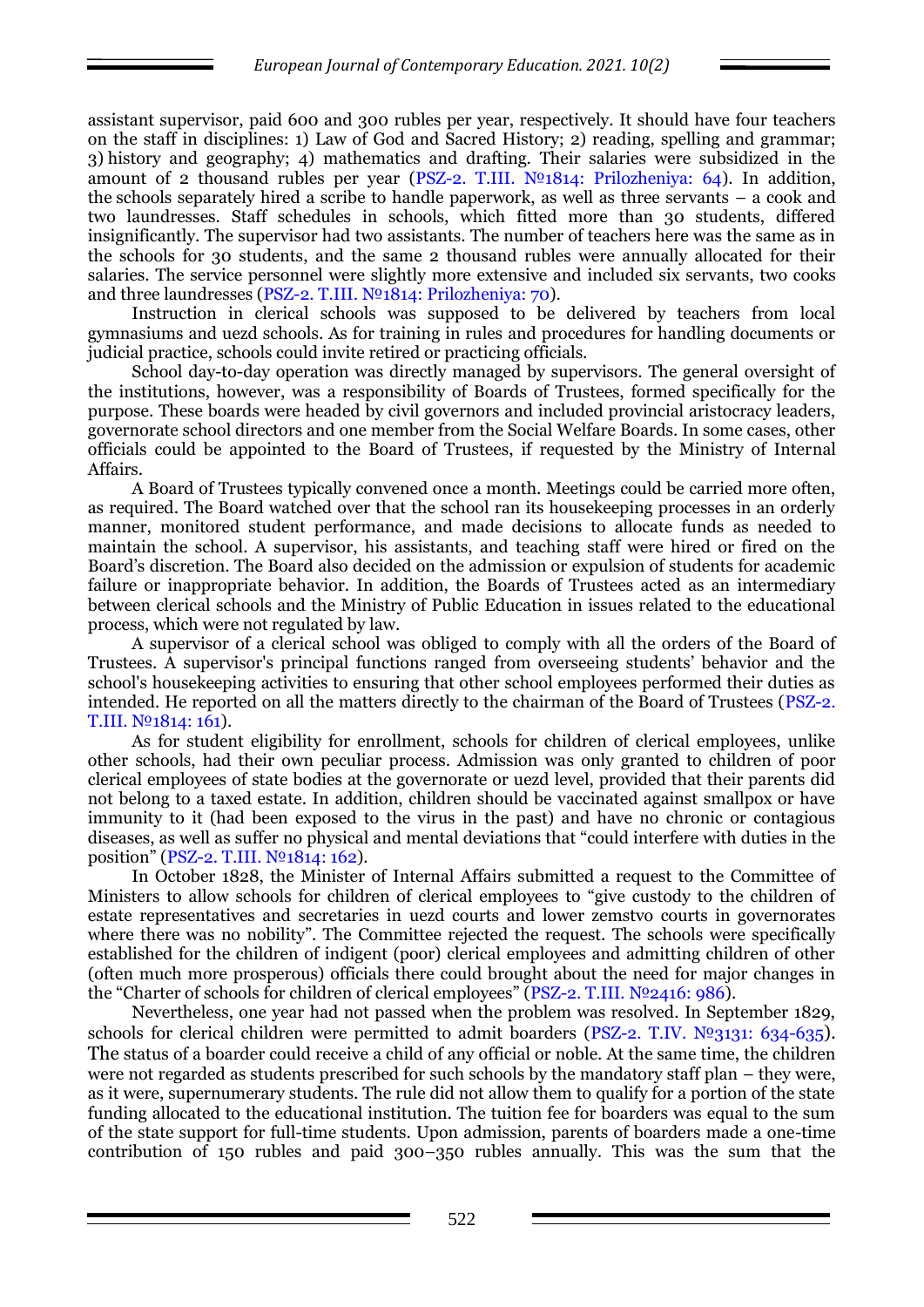government spent to maintain one student, who came from a poor family of a clerical employee. Like regular students, boarders were required to submit medical documents to the school.

In 1834, the government added new categories of individuals eligible to go to schools for future clerical employees at public expense. By this time, the bureaucratic apparatus of the Russian Empire further yet more swelled. The number of grade rank officials (individuals that served their ranks according to the Table of Ranks) grew significantly, and was, among other things, swelled by poor members of non-aristocratic estates. Many of them had too small salaries and few other material resources to adequately keep their families. These officials, provided that their rank was not higher than grade IX (titular councilor) according to the Table of Ranks, had the opportunity to send their children to clerical schools as public charges. A note should be made, however, that the children of grade rank officials could only be admitted if there was "not enough children of prikaz clerks to complete school enrollment" (PSZ-2. Т.IХ. №7521: 121-122). It meant the children of lowincome clerical employees still retained the formal right of the first priority when entering the institutions.

In 1845, the State Council approved a resolution that permitted establishing schools for children of clerical employees not only in central governorate cities, but wherever there was a need for the type of training facility and financial resources for the opening. The training departments for clerical employees, mentioned at the beginning of our work, that operated in social welfare boards in Yaroslavl and Poltava, were reorganized into schools for children of clerical employees in 1845 (PSZ-2. Т.ХХ. №19558: 244-245). Moreover, all such schools could now increase enrollment up to 100 students. From that time on, the institutions were also opened for children of officials with ranks above grade VII according to the Table of Ranks (court councilor) (PSZ-2. T.XX. N<sup>o</sup><sub>1955</sub>8: 244).

At the time of opening, the schools simultaneously enrolled students to two grades. The recommendation was to admit students aged from 10 to 12 (first grade) and from 12 to 14 (second grade) in equal shares. Subsequent enrollments admitted only children of 10-12 years old. The children, who were admitted to the second grade immediately, were required to have reading and writing skills. In 1836, the Committee of Ministers passed a resolution that allowed schools for future clerks to admit students beginning from the age of 9. In this case, preference was to be given to children who were orphans or whose parents were in extreme financial distress (PSZ-2. Т. ХI. №9522: 27).

The admission to the school followed a specific procedure. An applicant, which aspired to master the clerical profession, submitted a respective written request (application) to the school through the uezd marshal of the nobility or a uezd judge. A certificate of employment of the child's father, as well as a certificate of the difficult financial situation of their family were attached to the application. When considering candidates, priority was given to the children whose fathers had a longer and more impeccable record of service, to orphans, children from large families and children from other schools who had positive references from there.

The curriculum in schools for future clerical officials was similar to that of uezd schools in many respects. For example, the educational institutions taught the following disciplines:

- reading and penmanship;

- Law of God and Sacred History;

- Russian grammar;

- world and Russian history, geography of the world and the Russian state with the fundamentals of mathematical geography;

- arithmetic, basics of algebra, accounting and fundamentals of geometry with elements of trigonometry and geodesy;

- forms of proceedings and judicial procedures with practical exercises.

All the above disciplines were delivered in schools for clerks in the same volume and using the same tutorials as was the case in uezd schools (PSZ-2. T.III.  $N<sup>0</sup>1814$ : 164).

Instructional times were strictly regimented. First-grade students had 4.5 classroom hours and 3 hours to prepare their lessons per day. In the second and third grades, lessons lasted 6 hours, and 3.5 hours were specified daily to do home assignment (PSZ-2. Т.III. №1814: Prilozheniya: 76). The entire list of subjects delivered in schools for children of clerical employees and their weekly volumes in hours are shown in Tables 3, 4 and 5.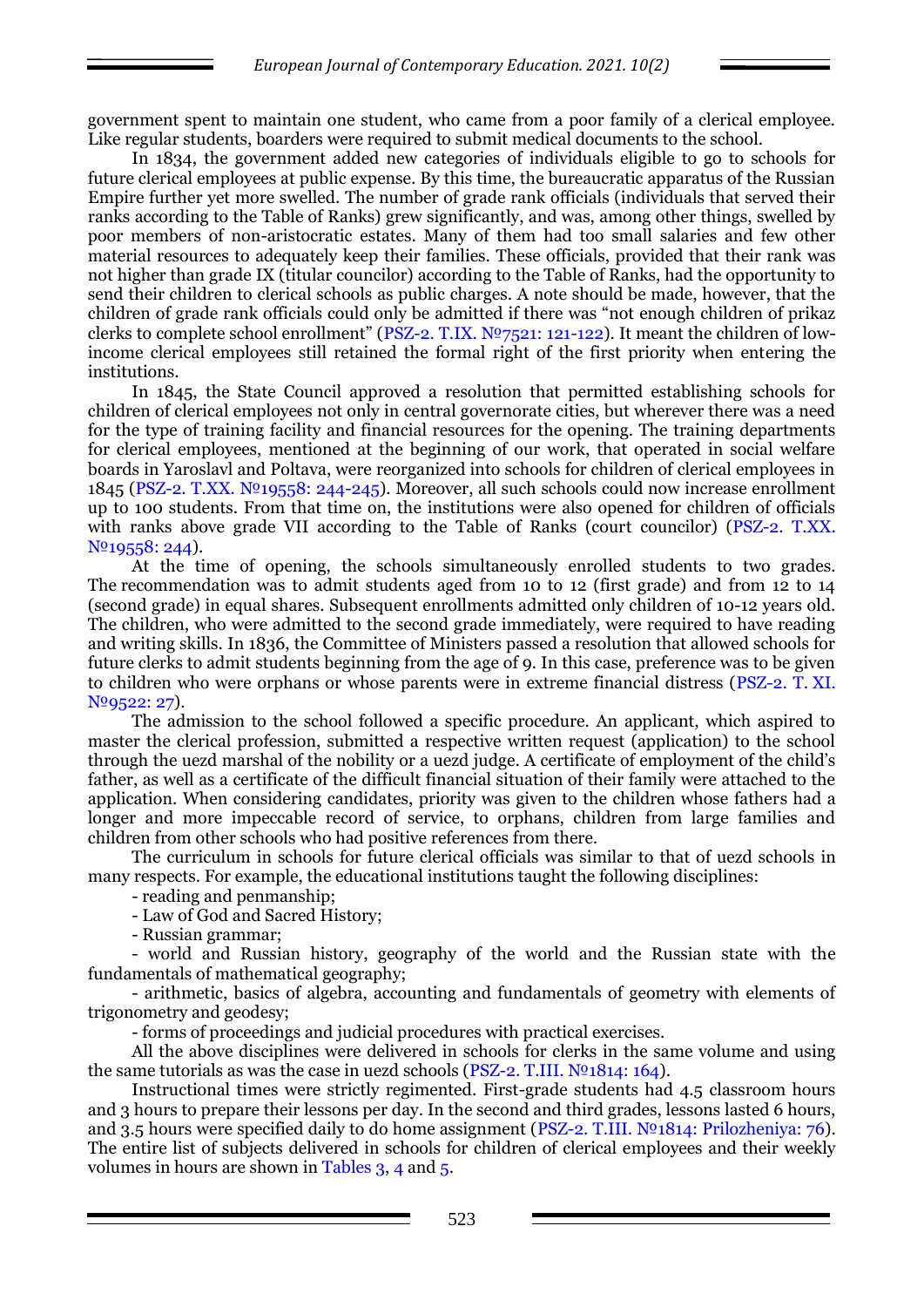**Table 3.** Subjects and hours allocated for them per week for first-grade students in schools for children of clerical employees

| Grade | Year of study | Subjects   | Hours per week |
|-------|---------------|------------|----------------|
|       |               | Reading    |                |
|       |               | Writing    |                |
|       |               | Arithmetic |                |
|       | 2             | Reading    |                |
|       |               | Writing    |                |
|       |               | Catechism  |                |
|       |               | Arithmetic |                |

**Table 4.** Subjects and hours allocated for them per week for second-grade students in schools for children of clerical employees

| Grade       | Year of study  | Subjects                 | Hours per week |
|-------------|----------------|--------------------------|----------------|
| $_{\rm II}$ | 3              | Reading training         |                |
|             |                | Penmanship               | $\overline{4}$ |
|             |                | Dictating and copying    | 4              |
|             |                | Sacred history           | $\overline{2}$ |
|             |                | World (ancient) history  | 4              |
|             |                | Ancient geography        | $\overline{2}$ |
|             |                | Arithmetic               | 4              |
|             |                | Grammar                  | 4              |
|             |                | <b>Essay writing</b>     |                |
|             | $\overline{4}$ | Selected reading         |                |
|             |                | Penmanship               | 4              |
|             |                | Dictating and copying    | 4              |
|             |                | Sacred history           | $\mathbf{2}$   |
|             |                | World (medieval) history | 4              |
|             |                | Ancient geography        | $\overline{2}$ |
|             |                | Algebra                  | 4              |
|             |                | Grammar                  | 4              |
|             |                | <b>Essay writing</b>     | 4              |

**Table 5.** Subjects and hours allocated for them per week for third-grade students in schools for children of clerical employees

| Grade | Year of study | Subjects                                           | Hours per week |
|-------|---------------|----------------------------------------------------|----------------|
| Ш     | 5             | Manuscript reading                                 |                |
|       |               | Making fair copies of documents                    |                |
|       |               | Longer Catechism                                   | 2              |
|       |               | World (contemporary) history                       |                |
|       |               | Russian history                                    |                |
|       |               | World geography                                    |                |
|       |               | Accounting                                         |                |
|       |               | Training on making extracts and other<br>documents |                |
|       |               | Demonstration of types of clerical work            |                |
|       | 6             | Manuscript reading                                 | $\mathbf{2}$   |
|       |               | Making fair copies of documents                    |                |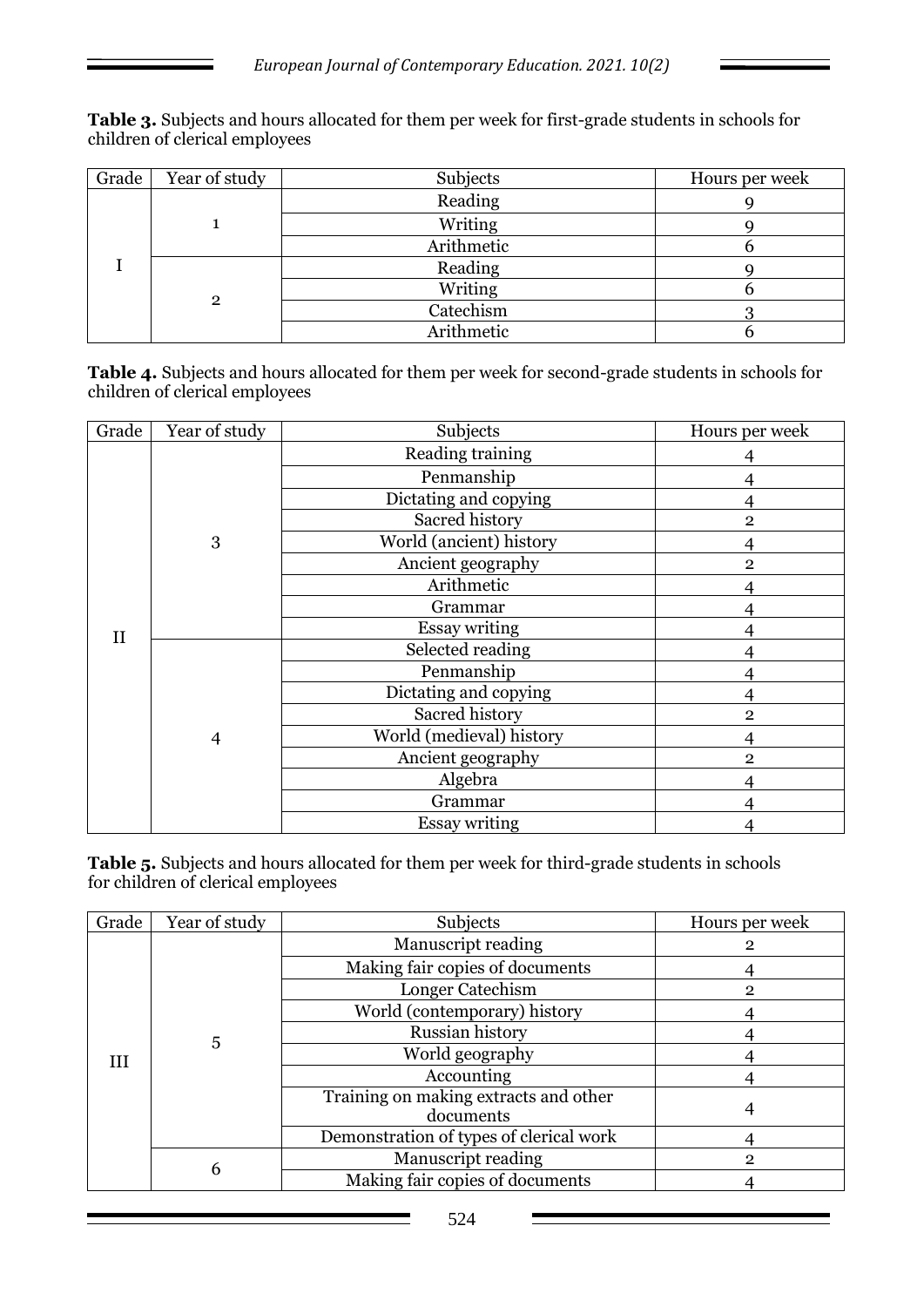| <b>Explanation of church decrees</b>               |  |
|----------------------------------------------------|--|
| World (contemporary) history                       |  |
| Russian history                                    |  |
| Geography of Russia                                |  |
| Geometry and drawing                               |  |
| Training on making extracts and other<br>documents |  |
| Demonstration of types of clerical work            |  |

The tables above show that first graders were instructed in reading, writing and counting (see Table 3). And subjects that broadened their general knowledge and gave them practical skills required for their potential occupation was only taught starting from the third year of study. For future clerical officials, such practice-oriented subjects, of course, included penmanship, copying documents, reading manuscripts, training in making extracts, study of clerical work (see Tables 4 and 5).

The profession of a clerk in the first half of the 19th century directly involved work with handwritten documents. Many of them were difficult to read, which, in the first place, was brought about by such nuances as hand writing styles of their authors or scribes, time of document execution and their physical condition, i.e. how they were preserved. Therefore, schools for future clerks prepared students for such challenges. For example, the last year of study (third grade) introduced a subject "Manuscript reading". The «Gradual academic program for children of clerical employees» formulated the following purpose of the subject: "Reading manuscripts made in various handwriting styles" (PSZ-2. T.III.  $N<sup>0</sup>1814$ : Prilozheniya: 75). This shows that students received hands-on training and were specifically drilled to deal with various difficulties they might encounter when reading handwritten texts.

Learning process organization and teaching methods were also built using the so-called Lancasterian System, named after an English educator, Joseph Lancaster. It is also known as the Bell-Lancaster method because another English educator Andrew Bell developed the same teaching methodology independently of J. Lancaster (Brokgauz i Efron, 1992: 45). The system gained widespread popularity in the early 19th century in many countries, and the Russian Empire adopted it in 1819 (although the system never came into common use). According to the system, older and more trained students (monitors) became helpers to the teacher who provided guidance as monitors conducted classes with younger students. The methodology made education more inclusive covering larger classes at a time.

In 1822, the Lancasterian instruction method was introduced in parish schools in the Russian Empire, but was only applied to the subjects such as reading, writing and basics of arithmetic (Orlov, 2013: 12; Zacek, 1967). Schools for children of clerical employees, were likely to use the Lancasterian teaching system for the same set of disciplines delivered in the first grade.

The director of educational institutions for the governorate, where a school for children of clerical employees was located, tracked good quality of teaching in the facility and students' diligence in their schoolwork. To this end, he could appear at any moment at the school without a word of prior notification and check the knowledge of students in any subject, as well as personally review teaching methods there. This audit was called an "individual test". In addition, a "general test" was held every year. It was an annual examination for all students, which was attended by the Board of Trustees, parents and everyone interested (PSZ-2. Т.III. №1814: 165).

The brightest examinees could expect to have a more promising future. If they showed particularly outstanding performance at the exam at the end of the second grade, they received a privilege to additionally study Latin and German at local gymnasiums, as were transferred to the third grade. The students again took an exam in two years, when they finished the third grade. If they demonstrated the highest possible results this time as well, they were granted the right to apply to specialized departments at the Moscow, St. Petersburg, Kazan or Kharkov gymnasiums. They were admitted straight to the third grade and took a training course specified for provincial gymnasiums. Over the last two years of study, they also attended lectures on Russian jurisprudence at one of the universities (in Moscow, St. Petersburg, Kazan or Kharkov). However, the honor was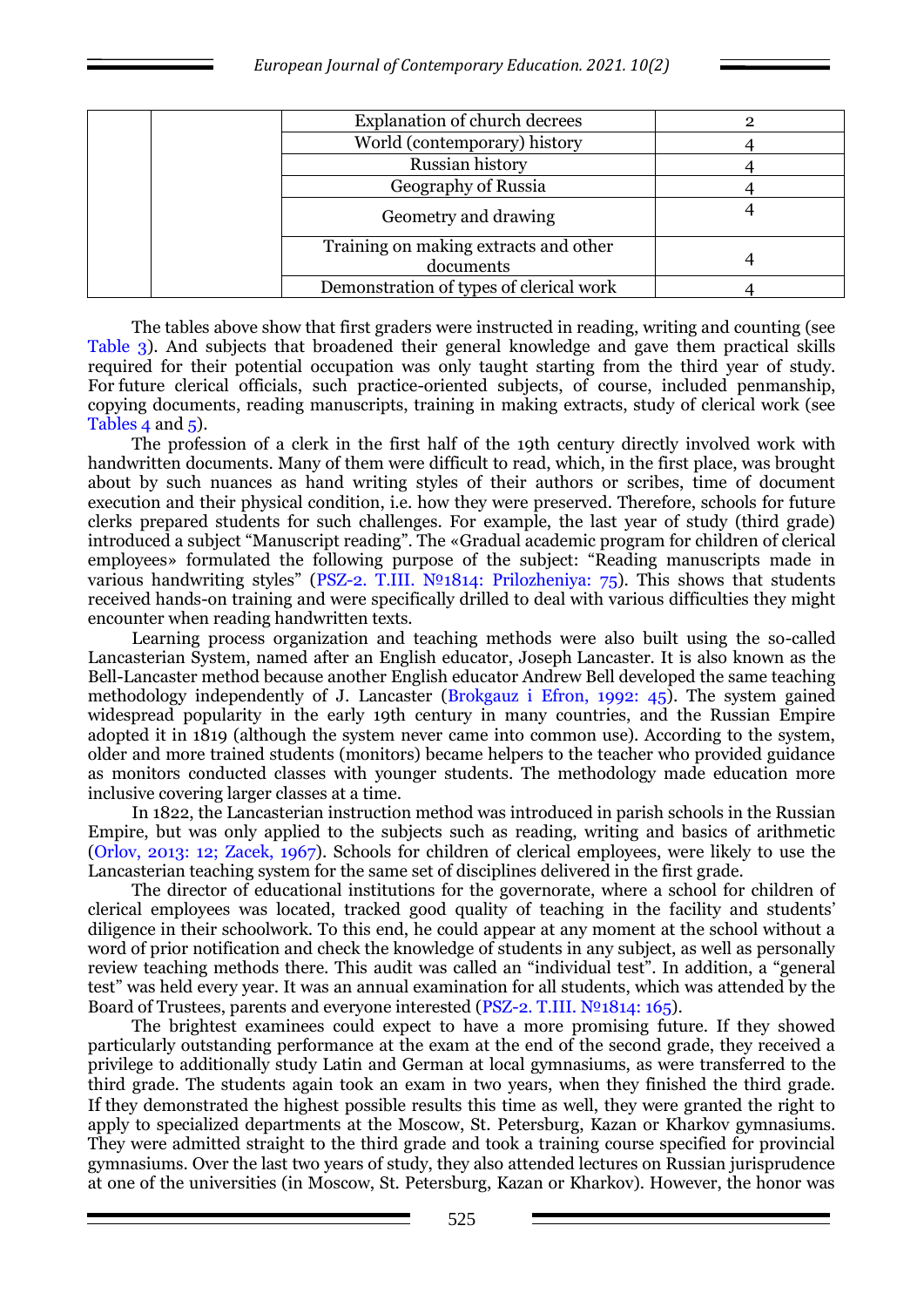bestowed only on the fortunate few. Schools for future clerks were allowed to select no more than one student out of 20 examinees for gymnasiums. Some of them could gain the right to apply to the university after completing the gymnasium curriculum. In the long term, this opened a door to the civil state service in higher and more prestigious positions than clerical ones (PSZ-2. T.III.  $N<sup>0</sup>1814$ : 166-167).

Graduates of schools for children of clerical employees were offered regular or supernumerary clerical positions of the lowest rank in governorate or uezd public offices. Those who further succeeded in finishing the gymnasium program, but failed to enter the university, could apply for clerical positions of a higher category. If a governorate had not enough vacancies for clerical positions, applicants could then be sent to work in other regions of the empire.

Young people who graduated from schools for future clerks were required to work in a civil authority for at least 8 years. Those, who in addition completed the gymnasium program, had to serve for at least 6 years (PSZ-2. T.III. №1814: 168). Boarding students were in a more advantageous position in this regard. Those who completed the full academic program at a school for future clerks were required to do a civil service only for 4 years. And the term of service for those who graduated from a gymnasium was even smaller – just 3 years (PSZ-2. T.IV.  $N^{\circ}3131: 634$ ).

Moreover, the government took some steps to keep updated the professional skills acquired by clerical employees during their training in the schools. Senior government officials held an opinion that young clerks "could easily lapse into indolence, giving up any attempts to continue their education or, worse, forgetting what they learned in schools" (PSZ-2. Т.ХI. №9529: 30). As a result, on September 18, 1836, an imperial edict was issued, which made it mandatory for graduates of schools for children of clerical employees to take exams in all subjects they studied at the school over the first three years of their work in clerical positions. Young officials had to take a test of knowledge directly in schools for future clerks, or in provincial gymnasiums, uezd schools, and even right at the place of their employment.

The very first examinations brought back poor results. Government officials came up with a potential reason for the situation. They believed the knowledge acquired quickly degraded because young clerical employees had no handbooks and tutorials they could leverage to preserve their knowledge. The government's special edict, dated December 21, 1837, ordered that young graduates from schools for future clerks, who joined the civil service, should be provided, at the schools' expense, with handbooks and tutorials on all subjects studied. In addition, they were allowed to attend school and public libraries (PSZ-2. T.XII.  $N<sup>0</sup>10824$ : 1025-1026). Apparently, by taking the decision, the Committee of Ministers thought the measures were sufficient to maintain the required level of knowledge and ensure further professional development of young clerical employees.

If, even with such opportunities to enhance their knowledge, clerks failed to perform well enough at examinations, their management might impose penalties on them. They could be deprived of any incentives and be denied the right to promotion. The terms of such punishments were also determined at the discretion of the employee's immediate superiors (PSZ-2. Т.ХII. №10824: 1026).

#### **5. Conclusion**

Generally speaking, we should note that emerging schools, which trained future clerical employees, produced a beneficial effect in the Russian Empire. This was one of the government's few activities in the first half of the 19th century, which truly aimed to improve professional competencies of employees in the state bureaucratic apparatus. The period witnessed a rather extensive network of educational institutions – parish and uezd schools, gymnasiums, lycées and universities – being created in the country. However, the key goals of the education system were to bring up citizens committed to the monarchy and advance the general intellectual enrichment of students. As a rule, this was not sufficient to efficiently carry out narrowly specialized professional functions in various lines of the state civil service. On the other hand, the bureaucratic machine of the Russian Empire rapidly grew, and its structure and functions became increasingly elaborate. In these circumstances, the idea of establishing schools to train future clerical employees and its implementation became one of the most forward-looking and transformative steps by the government. These educational institutions to a large extend helped set up a flow of junior professional clerks to various public agencies and authorities.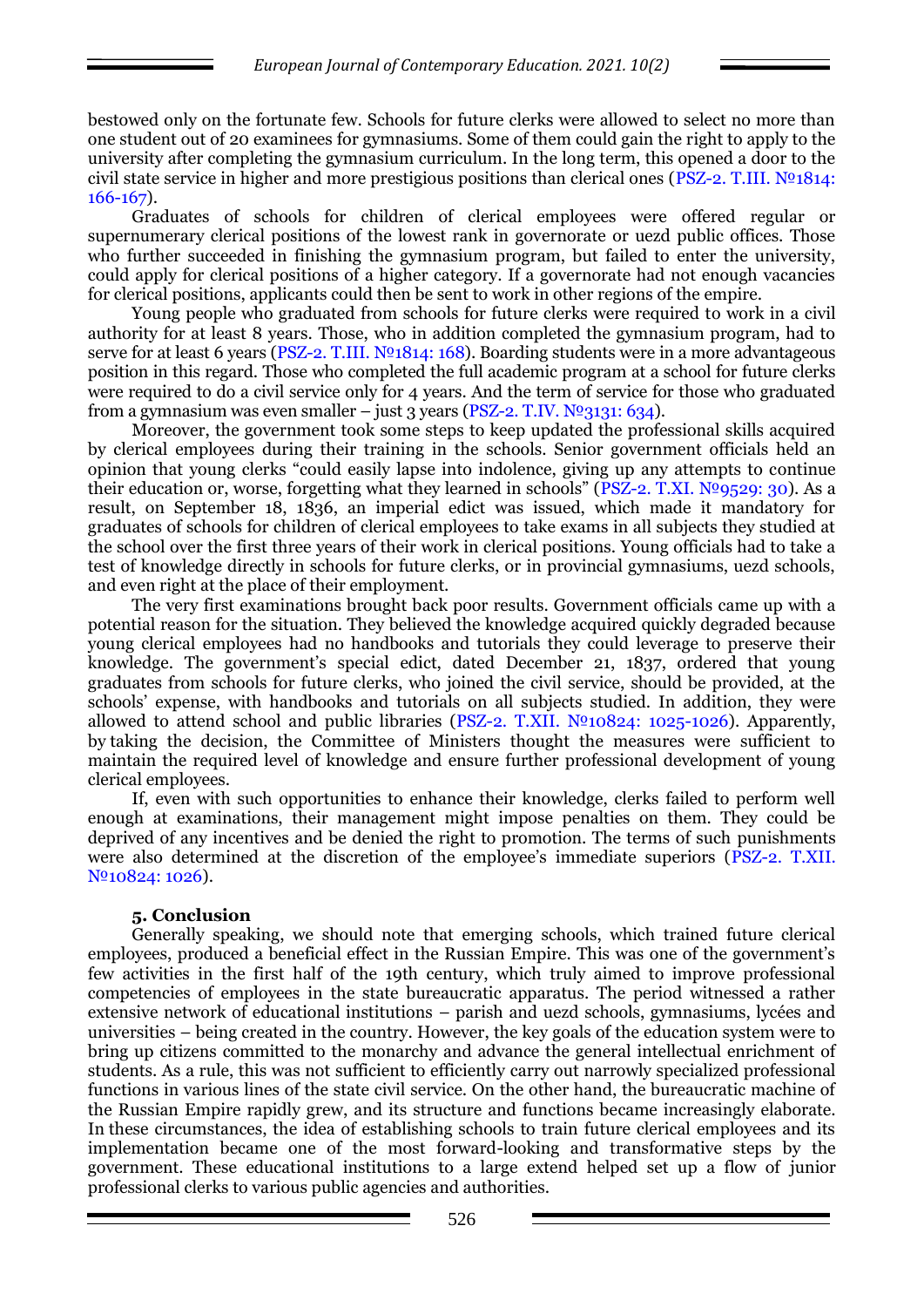### **References**

Barshev, 1876 – *Barshev, Ya.* (1876). Istoricheskaya zapiska o sodeystvii Vtorogo otdeleniya sobstvennoy Ego Imperatorskogo Velichestva kantselyarii razvitiyu yuridicheskih nauk v Rossii [Historical note on the assistance of the Second Branch of His Imperial Majesty's own Chancellery to the development of legal sciences in Russia]. SPb. 32+7 p. [in Russian]

Bashkova, 2016 – *Bashkova, I.S.* (2016). K voprosu o statuse kantselyarskih sluzhiteley v pervoy polovine XIX v. (po materialam kantselyarii tavricheskogo gubernatora) [To the question of the status of office attendants in the first half of the 19th century (on materials of office of the Taurian governor)]. *Nauchnyiy vestnik Kryima.* 4(4): 1-4. [Electronic resource]. URL: https://cyberleninka.ru/article/n/kvoprosu-o-statuse-kantselyarskih-sluzhiteley-v-pervoy-polovine-xix-v-po-materialam-kantselyarii-tav richeskogo-gubernatora/viewer [in Russian]

Bezrodnyiy, 1903 – *Bezrodnyiy, A.V.* (1903). O podgotovlenii opyitnyih i obrazovannyih deyateley dlya gosudarstvennoy sluzhbyi [On the preparation of experienced and educated figures for the civil service]. Zhurnal Ministerstva yustitsii. 9: 249-285. [in Russian]

Brokgauz i Efron, 1992 – Bell (Andryu Bell) [Andrew Bell]. Entsiklopedicheskiy slovar Brokgauz i Efron. Biografii. T.2. Beyer – Vaker. Moskva: Bolshaya Rossiyskaya entsiklopediya, 1992. P. 45. [in Russian]

Degtyarev, 2011 – *Degtyarev, S.I.* (2011). Mistse dukhovnykh navchalnykh zakladiv u pidhotovtsi kadriv dlia tsyvilnykh derzhavnykh ustanov Rosiiskoi imperii u XVIII st. [Place of religious educational institutions in training for civilian government agencies of the Russian Empire in the XVIII century]. *Naukovyi visnyk Mykolaivskoho natsionalnoho universytetu imeni V.O. Sukhomlynskoho: Zbirnyk naukovykh prats*. Vypusk 3.31: Istorychni nauky. Mykolaiv: MNU, 55-63. [in Ukrainian]

Degtyarev, 2012 – *Degtyarev,, S.* (2012). Civil Officers' Educational Level in the First Half of ХVІІІ Century. *Bylye Gody*. 23(1). Рр. 11-18. [in Russian]

Degtyarev, 2014 – *Dehtiarov S.I.* (2014). Tsyvilne chynovnytstvo Ukrainy u kintsi XVIII – pershii polovyni XIX st.: monohrafiia [Civil officialdom in Ukraine at the end of the 18th – the beginning of the 19th centuries: monograph]. Sumy: TOV «Drukarskyi dim «Papirus». 472 s. [in Ukrainian]

Disson, 2008 – *Disson, Yu.A.* (2008). Litsei i blagorodnyie pansionyi v sisteme narodnogo prosvescheniya Rossii v pervoy treti XIX veka [Lyceums and noble boarding schools in the system of public education in Russia in the first third of the 19th century]: diss. … kand. ist. nauk: 07.00.02. Moskva, 307 p. [in Russian]

Flynn, 1968 – *Flynn, J.T.* (1968). The Universities, the Gentry, and the Russian Imperial Service, 1815-1825. *Canadian Slavic Studies.* Pp. 486-503.

Lebid et al., 2020a – *Lebid, А., Shevchenko, N., Chuikov, О., Svechnikov, V.* (2020). The Officialdom of the Russian Empire: A Modern Historiography of the Issue. Part ІI. *Bylye Gody*. 55(1): 115-129.

Lebid et al., 2020b – *Lebid, А., Shevchenko, N., Volkov, A., Ponomareva, M.* (2020). The Officialdom of the Russian Empire: A Modern Ukrainian Historiography. *Bylye Gody*. 56(2). 495-507.

Masliichuk, 2009 – *Masliichuk, V.* (2009). Hramotnist ta riven osvity na Livoberezhnii Ukraini XVII-XVIII st.: tvorennia istoriohrafichnoho stereotypu [Literacy and level of education in the Left Bank of Ukraine of the XVII-XVIII centuries: creation of a historiographical stereotype]. Kyivska akademiia. Vyp. 7. Kyiv, pp. 73-86. [in Ukrainian]

Orlov, 2013 – *Orlov, A.A.* (2013). Lankasterskie shkolyi v Rossii v nachale XIX veka [Lancaster schools in Russia at the beginning of the XIX century]. *Pedagogika i psihologiya obrazovaniya.* 2: 9-23. [in Russian]

Pivovarov, 2001 – *Pivovarov, O.V.* (2001). Stanovlennia i rozvytok svitskoi serednoi osvity na Livoberezhzhi ta Slobozhanshchyni (druha polovyna XVIII – persha tretyna XIX st.) [Formation and development of secular secondary education in the Left Bank and Slobozhanshchyna (second half of the 18th – first third of the 19th century)]: dys. ... kand. ist. nauk: 07.00.01. Kharkiv, 244 p. [in Ukrainian]

PSZ-2 – Polnoe sobranie zakonov Rossiyskoy imperii, sobranie 2 [Complete collection of laws of the Russian Empire, collection 2]. [in Russian]